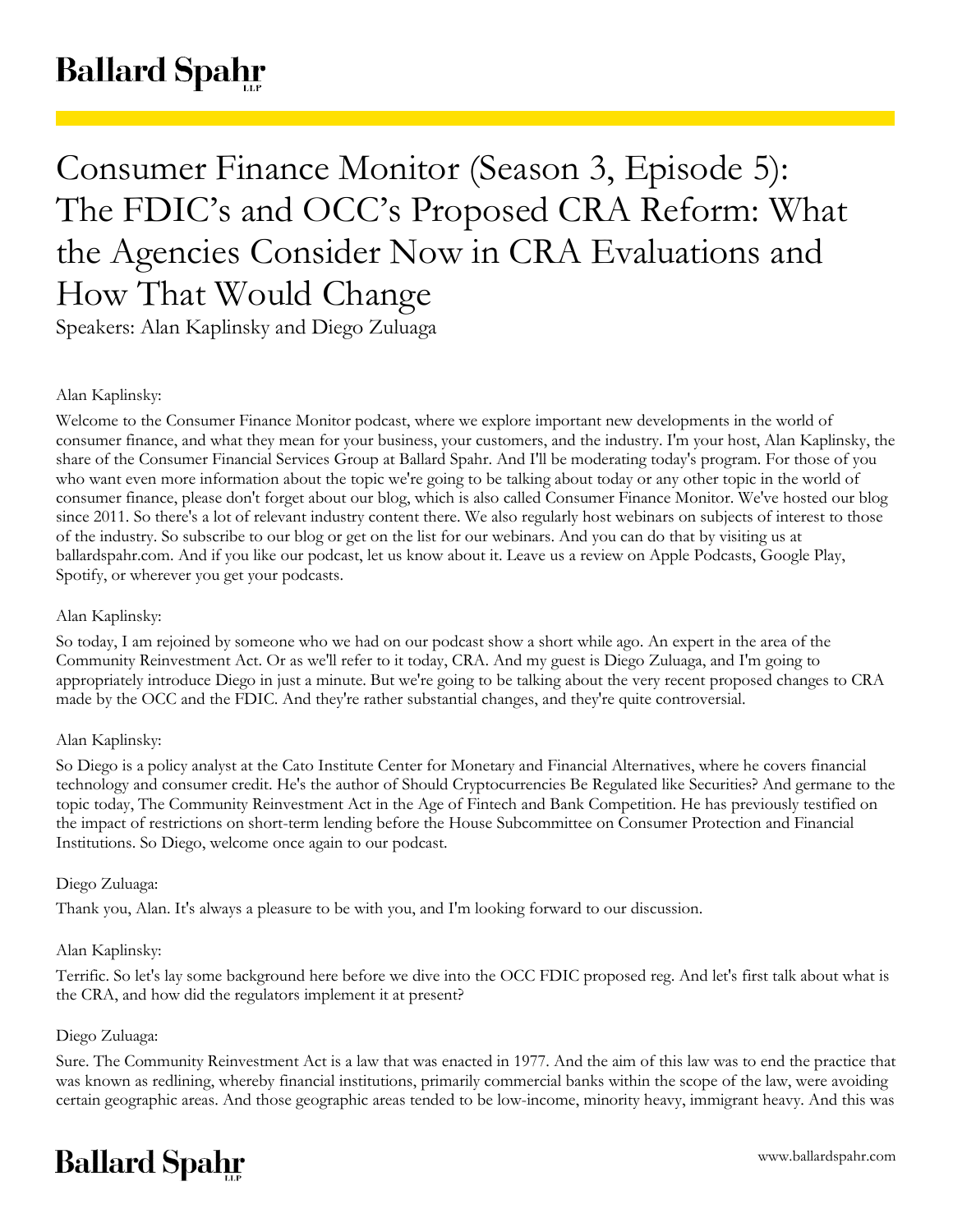in the late 1970s a push that was part of the anti-discrimination legislation that was enacted from the mid-1960s all the way to the late 1970s. So we started with the Fair Housing Act and the Civil Rights Act, of course. And then in the '70s, we had the Equal Credit Opportunity Act, the Home Mortgage Disclosure Act, and then finally the CRA. This was a time of a great awareness of the impact on the wealth inequality between the races that institutionalized discrimination had had for decades.

#### Diego Zuluaga:

And the aim of the CRA was to try and begin to redress that imbalance by making financial services and credits specifically more easily and widely available to those communities that have historically been excluded.

#### Diego Zuluaga:

Now in the first podcast that we had Alan discussing the CRA, we talked about the history a little bit and how government played a very significant role in actually promoting lending discrimination for years. Because it was actually government, the government institution, the homeowners loan corporation that would issue maps in the 1930s that designated geographic areas by color, and would severely disadvantage low-income and minority areas.

#### Diego Zuluaga:

But 40 years later, the CRA was implemented to try and readdress this practice of redlining. And the language of the statute is actually quite vague. It says regulators should make sure and encourage that banks, "Serve the convenience and needs of the communities where they conduct business."

#### Diego Zuluaga:

So it leaves it up to the regulators to basically define what the convenience and needs are, how they will be effectively met and how to define really where financial institutions conduct business. I should say the CRA applies only to banks. It doesn't apply to credit unions, and it doesn't to non-bank lenders. And the three regulators who are in charge of implementing it are the Office of the Comptroller of the Currency, the Federal Deposit Insurance Corporation, and the Federal Reserve Board. That is the three primary bank regulators.

#### Diego Zuluaga:

Now, these regulators have been issuing specific implementing regulations for the CRA since the late 1970s. But the last big change happened in the mid-1990s, in 1995. When regulators, after some disappointments about the effectiveness of the CRA at achieving what was its statutory purpose, moved to defining outcomes as the main measure of evaluation. Outcomes being how much banks actually lent in home mortgages and small business loans in the various areas where they operated. How much they lent across income groups, across geographic groups. To make sure that it wasn't just a matter of banks making promises and commitments, but actual lending practices.

#### Diego Zuluaga:

Now all of this at the time was supposed, was premised on the notion that bank activity is defined by bank offices. That is the main office, and then a bank's branches. Because at the time, the internet was in its very infancy. And most credit applications would happen in a physical location. Certainly credit that would be extended by banks happened in that way. So it was deemed as a good reference to look at a bank's offices in the way in which then they would be asked to define their geographic area of assessment, and regulators would look at it.

#### Diego Zuluaga:

So it's been 25 years since the last major revision to CRA regulations. And the banking environment has changed quite a bit. So two of the three regulators at the end of November, beginning of December issued a new proposal for a regulatory change in the way that the CRA is enforced to take account of some of those changes that have happened to the banking landscape.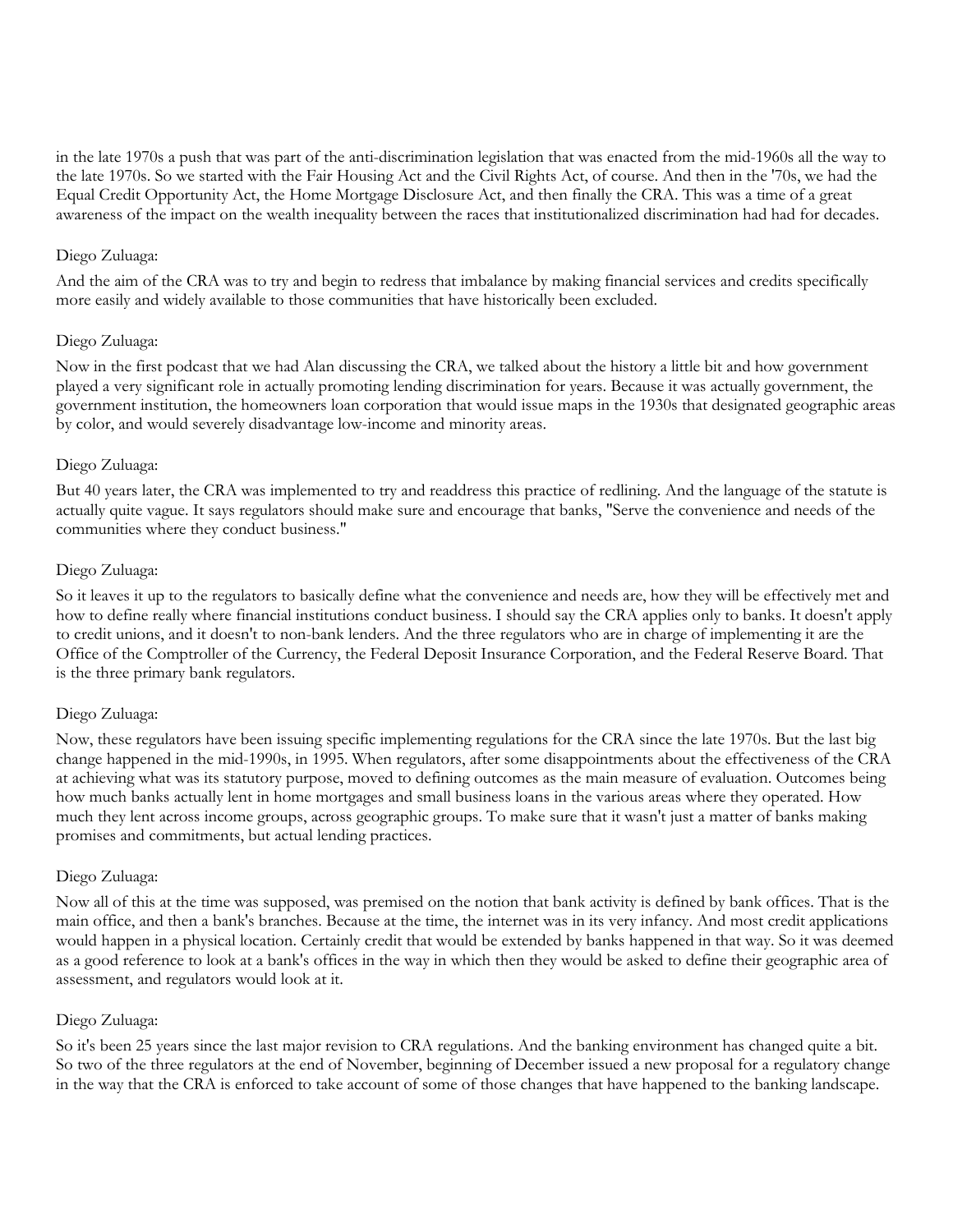#### Alan Kaplinsky:

So what do the OCC and the FDIC want to change?

## Diego Zuluaga:

So for a number of years now, it's been a mainstay of the critique of the CRA, the way it's implemented now, that it doesn't take account of the rise of non-banks. That is institutions that make substantively the same kind of loans as banks are evaluated for under the CRA. And secondly, that the statute because it was enacted in the late 1970s operated in an environment in which the rise of branching was not counted as a way to necessarily foster competition and make sure that underserved areas would actually get their credit. We shouldn't forget that well into the 1980s in the United States, we had a bunch of local banking monopolies where there were a very few players in every area. And if those lenders didn't have much lending activity in certain areas, then the people living there didn't have very many alternatives to resort to.

## Diego Zuluaga:

But since the late 1970s and accelerating over the '80s and the '90s, we've had first of all the liberalization of bank branching, which makes it possible for any bank in the United States to set up a branch anywhere else in the country. They have to abide by local regulations, but there are no barriers to entry in the way that existed until 1994. And then secondly through the internet, the rise not only of non-banks as major participants in this market, but also the rise of online activity by banks. Meaning banks extending credit and taking deposits far away from where they operate their branches.

## Diego Zuluaga:

So it was with that in mind that at the end of summer 2018, the Office of the Comptroller of the Currency, which is the most important CRA regulator because it covers about two thirds of regulated banks by assets, issued an advanced proposal. That is, this is the sort of call for insights call for answers from experts and interested parties on what should be done with the CRA. And they had an enormous amount of responses. I think it was something like 1,500 individual responses. I contributed one. And the idea was to take those into account, to then come up with a reform proposal.

#### Diego Zuluaga:

And it's taken them over a year to come up with a new proposal, but I think it has some promising elements in it. And another promising feature of the proposal is that the other, one of the other two regulators, the FDIC has signed up for it. So now we have about 83% of CRA regulated banks by assets covered by the regulators that have made this proposal. There was a pity that the fed didn't sign up for this initial proposal, but they may be able to sign up for the final rule as in when it comes out.

#### Alan Kaplinsky:

And I appreciate it Diego, if you could tell our listeners, what are the main features of this reform proposal? And does the proposal effectively address long standing criticisms of CRA enforcement?

#### Diego Zuluaga:

Sure. There are various elements to the CRA evaluation methods that regulators have used for a number of years. I mentioned that they look primarily at home mortgages and small business loans. And specifically, they look at how well distributed they are across the geography where the bank has operation. And they look at the bank's investment activities and services provision in the areas where it conducts business. So what the usual schedule is of opening hours for bank branches. What sort of investments if any, have banks made in equity for low-income lenders, or non-profits, or other organizations that are trying to improve the welfare of low-income communities. Things like that. But the main test has been the lending test, and that is looking at how well a bank is serving the various socioeconomic groups and the various geographic areas within the parts that it has operations.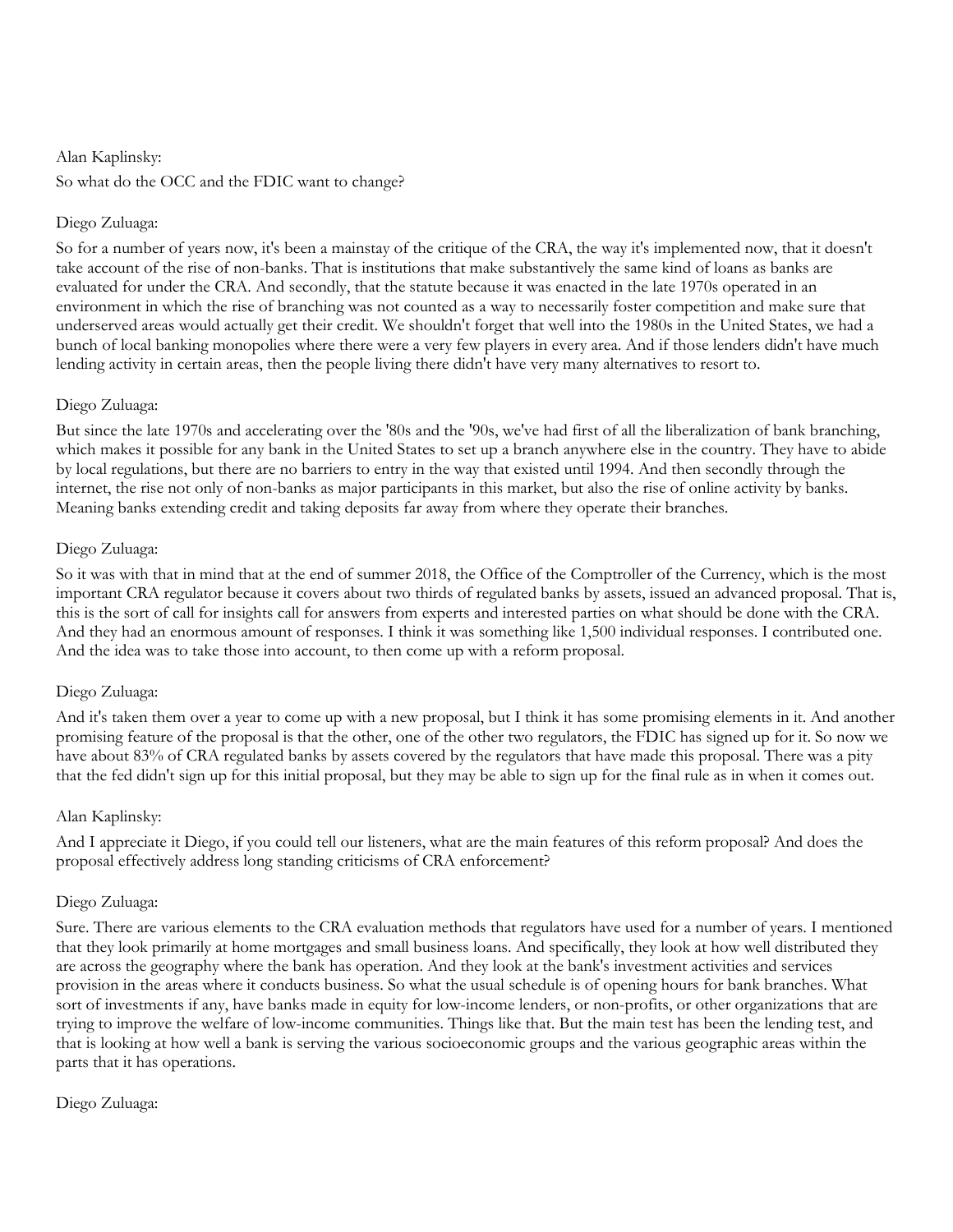And for a while, in addition to failing to update regulations to take account of branching and the rise of information technology, a criticism of the CRA was that its evaluations were vague. That they were based on qualitative terms like excellent performance, good performance. And only the supervisor would know what those terms actually meant. And if you looked at the regulations, good would be defined as satisfactory performance in lending across income groups. And it would always be qualitative terms that were difficult to pin down and difficult for a bank to know in advance what they had to do in order to perform well by the CRA. So that was one criticism.

## Diego Zuluaga:

Another criticism, which I have made, and I'm pleased to say that it will be addressed if the proposal is taken forward. Was that because the CRA's focus is geographic, often it rated banks according to performance that is not part of the statutory aim of CRA. What I mean specifically is that banks would be able under the existing proposal, under the existing regulations, but not be upcoming proposal, to get CRA points for making loans to high-income Bora was living in low-income areas. Because the CRA looks at low-income neighborhoods specifically. It didn't necessarily make a difference between high-income and low-income borrowers themselves.

## Diego Zuluaga:

And I'd made that criticism because right now in the United States, we're living in a period in which people are flocking back into metropolitan areas. The cost of housing is going up. There's very significant gentrification, and gentrification can be beneficial for very many different reasons. It brings economic revitalization, brings crime rates down. It improves neighborhoods in very many different ways. But gentrification also means that if you don't have housing supply responding adequately to the new influx of people, those who cannot, no longer afford the living in the, whether it's rent or a mortgage payments in a particular neighborhood are displaced.

## Diego Zuluaga:

And I pointed out that based on evidence I have from the District of Columbia, about two thirds of CRA lending in the district was actually going to these high-income borrowers that are moving into historically low-income areas. And that seemed to have a negative displacing effect on the existing residents, who are overwhelmingly minority residents. So we actually found that every percentage point increase in CRA lending was associated with a three percentage point decline in the minority share of the population. That's not to suggest that the CRA is promoting the exclusion of minorities. It's just that as a result of constraints on housing supply, problems of housing affordability, and so on, the CRA is actually rewarding the lending to people that should not be a public policy goal, because these people could get a loan anyway. So that was my specific criticism of the CRA, and the proposal thankfully addresses it

## Alan Kaplinsky:

Comptroller of the Currency Otting who heads the OCC, which as you pointed out is the most important CRA regulator by far. Because most of the banks that are governed by the CRA are national banks. He's long been a proponent of quantitative rather than qualitative evaluations. I guess that's probably because of his experience as a banker at OneWest Bank where he was highly critical of the ways CRA was being enforced. His CRA proposal contains a number of lending ratios that CRA regulators would use as benchmarks of CRA performance. What is your assessment of these ratios?

#### Diego Zuluaga:

Sure. So as a bit of background, Joseph Otting as you mentioned has extensive experience as a banker in California. And a bank that he ran was eventually sold. And during that process of selling the bank, the now comptroller then CEO of OneWest Bank Otting came up against opposition from community groups. And community groups wanted to get greater commitments from the buyer about the level of lending activity that the future merged bank would undertake in specific lowincome areas.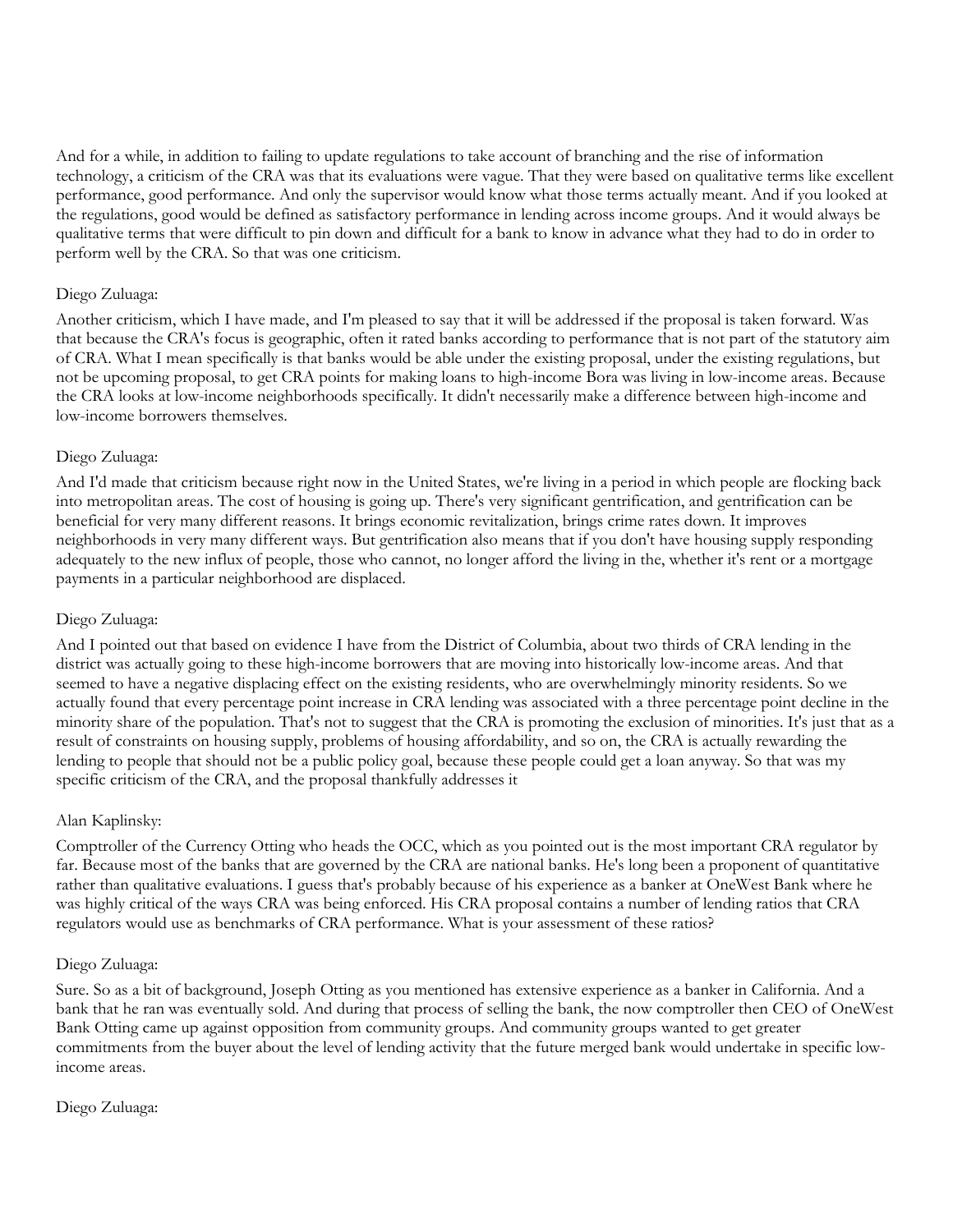And I think that experience affected Otting in the sense that he didn't think some of the opposition was fair. The relationship of the CRA to that particular event is that the CRA not only enables regulators to give, or in fact mandates regulators to give banks ratings on the basis of their performance. But it actually instructs them to use those ratings in their decision as to whether to allow a merger or not.

## Diego Zuluaga:

So that if you get a lot of protests from community groups about CRA performance by a bank, a regulator could find themselves in a position that they block a merger. So it can be very economically significant obviously for bank shareholders and bank management. But it also gives community groups quite a bit of leverage over the whole process.

## Diego Zuluaga:

Now that was the experience of comptroller Otting. And I think his motivation in coming at this, it's been painted as a selfserving and trying to help the interests of a particular group. But I don't think that's a primary motivation. I think the primary motivation is trying to actually define for banks specifically how it is that they should perform so that they can be sure that they're on the right side of the CRA at all time. And that there's relatively less ambiguity about how this will be looked at in the future.

## Diego Zuluaga:

So in a bid to try and address that concern, he was very emphatic that he wanted more quantitative measures in the new CRA proposal. And there are a range of them included in the proposal that was released last month. But I'm a little bit concerned that they will not exactly achieve what the comptroller wants from them.

## Diego Zuluaga:

First on a philosophical level, I'm skeptical that you can as a regulator define an adequate percentage of loans as a share of your deposits if you're a particular bank. That means you are performing adequately in that area, and you're lending enough so to speak. Regulators don't have the information to know what the business opportunities are in an area. They don't have the requisite knowledge about what a bank's capital position or prudential position might be at any point in time. Banks of course serve a very important function of pooling deposits from different geographic areas and then lending in the places that have highest credit demand. So I think that a ratio that defines a threshold below which you will be regarded as not performing well enough in terms of your geographic lending in that particular area, can be dangerous in that it presupposes the knowledge on the part of the regulators. And in fact, it can be damaging.

# Diego Zuluaga:

The second problem which is more practical that I see with ratios. And these would be ratios of as I say, mortgages to deposits, and then comparing them to mortgages to deposits by other banks competing with you in an area. Or small business loans, the same kind of test. Those ratios are as proposed for mortgages specifically are, for sake of argument, 65% is the ratio proposal. Nothing prevents someone who has a particular agenda aiming to increase the extension of credit to a particular group in the future from changing the ratio and raising it in such a way as to retain more lending in a particular area. This would apply to the nation as a whole, but it could still be raised.

#### Diego Zuluaga:

And I think that can be problematic because there is an opportunity for rent seeking there in that you can then by a regulation, almost direct lending to particular groups in particular areas that are deemed whether for political reasons or economic reasons, they may be perfectly well-meaning, but that can be non-financial in nature. So I think that's another problem with ratios.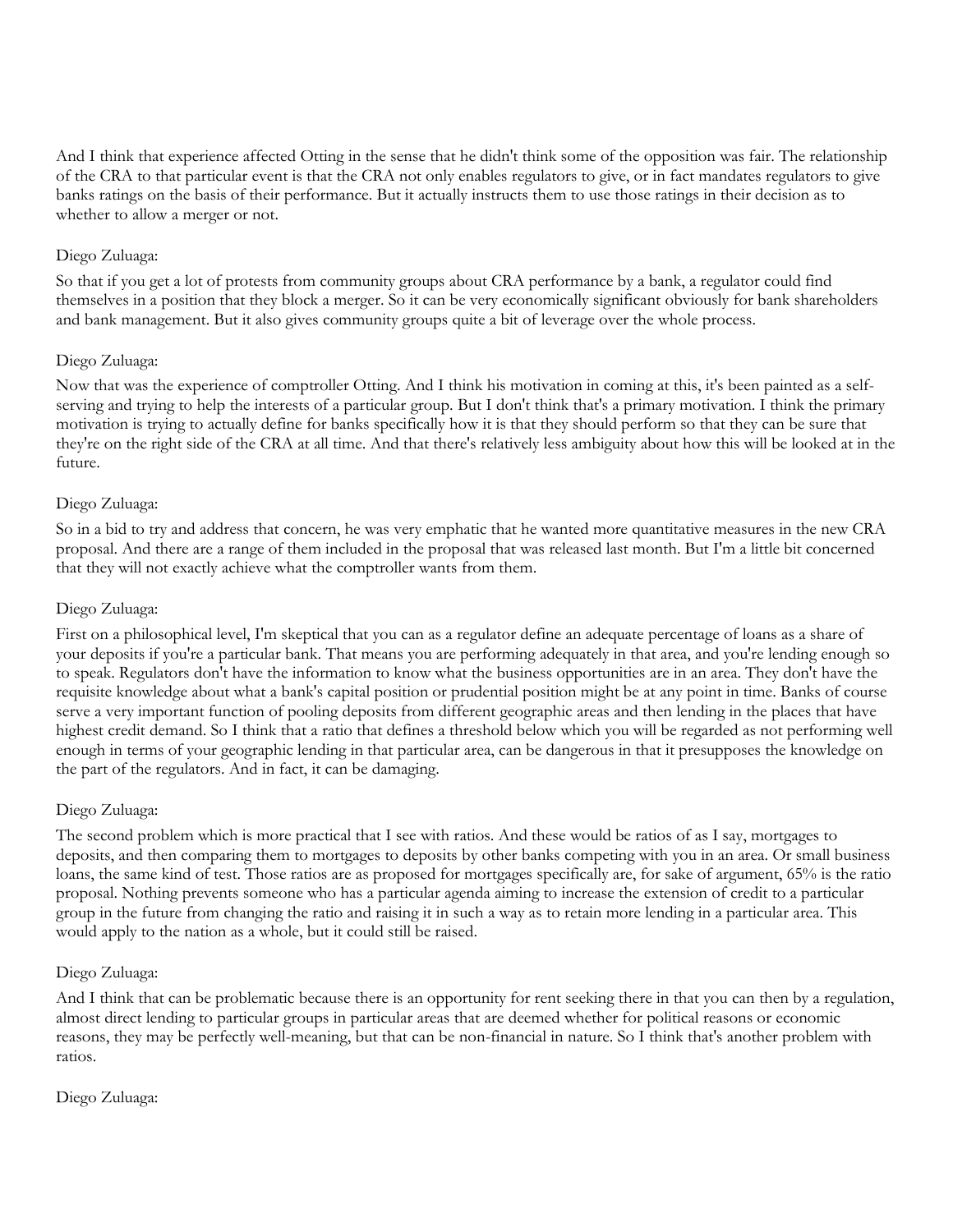And then finally, it's an illusion I think that numbers can give us certainty in this particular instance. Because as I mentioned, the statutory language of the CRA is vague itself. The way in which banks have been evaluated has changed a lot over the years. And banks are currently being evaluated when they're in fact competing with a bunch of other operators who are not evaluated under the CRA. And now it so happens that financial technology lenders, online based ones serve low-income communities as much or even more than banks do. That is great because it seems that new players are serving the traditionally underserved, but it also makes looking to banks for delivery of lending to all communities somewhat of a problematic notion, because there's someone else serving that market already. So you're going to get a different picture from the one that you would be obtaining if you only had banks operating in this area. So I have some concerns about this focus on quantitative measures.

# Alan Kaplinsky:

Diego. In our earlier podcast, you criticize the current CRA regs for giving points for lending to well-off borrowers. Can you explain how the reform proposal addresses this issue if at all?

## Diego Zuluaga:

Sure. So the existing CRA regulations look at where banks lend and to whom they lend. But particularly, they look at where banks lend. And where banks lend is defined as what level of income do the specific neighborhoods in which banks lend have relative to the metropolitan area in which they find themselves. So banks will have a number of branches in a metropolitan area. And they will have to define an area around it, or within that MSA that doesn't exclude groups by income. And it doesn't exclude them for other reasons, racial reasons, or any other reasons. So that they can be adequately evaluated across the geographic area where they operate. And CRA currently gives banks points for lending in neighborhoods whose median income is 80% or below the median income of the MSA as a whole. That's how low and moderate income areas are defined by the CRA regulations.

# Diego Zuluaga:

But as I mentioned, a lot of those neighborhoods are very quickly transforming. And what you find in places like Washington DC, but also in New York, in San Francisco in LA, in Chicago, in Miami, is that you have neighborhoods that qualify as low and moderate income where most of the new mortgages being extended are actually going to people who are not themselves low and moderate income. So what you find is then banks getting most of their CRA points for lending to higher-income borrowers, moving to low-income areas. Again, to repeat the figure I found for the District of Columbia. And this is for recent years, this is anywhere between 2012 and 2017. Anywhere between 65 and 70% of mortgage lending that happened in lowincome areas and to low-income borrowers, when you add it all together, 70% of that was actually to higher-income borrowers moving to low-income areas.

# Diego Zuluaga:

And this is a criticism I raised about a year ago. I have been exploring it for a number of months. And I was gratified that soon after my paper came out and then after I wrote a couple of op-eds, one in Politico, the other one in the Washington Post, raising this issue. And after communication with the OCC, they seem to have included that in their proposal. In the sense that they propose no longer to count loans to high-income borrowers in low-income areas. In fact, comptroller Otting went so far as to use himself as an example of a borrower who had given the regulator CRA points when he shouldn't have. Because he lives in I think Navy Yard, which is a rapidly changing neighborhood near the Potomac in the District of Columbia. And he moved there recently and got a mortgage. And under the existing CRA, his loan would have qualified for CRA points. And that's exactly not the objective of the CRA. So I'm not claiming sole credit for this, but I've tried to make this point emphatically and repeatedly to the CRA regulators. And I'm glad that they've taken it on board wherever they took it from.

#### Alan Kaplinsky: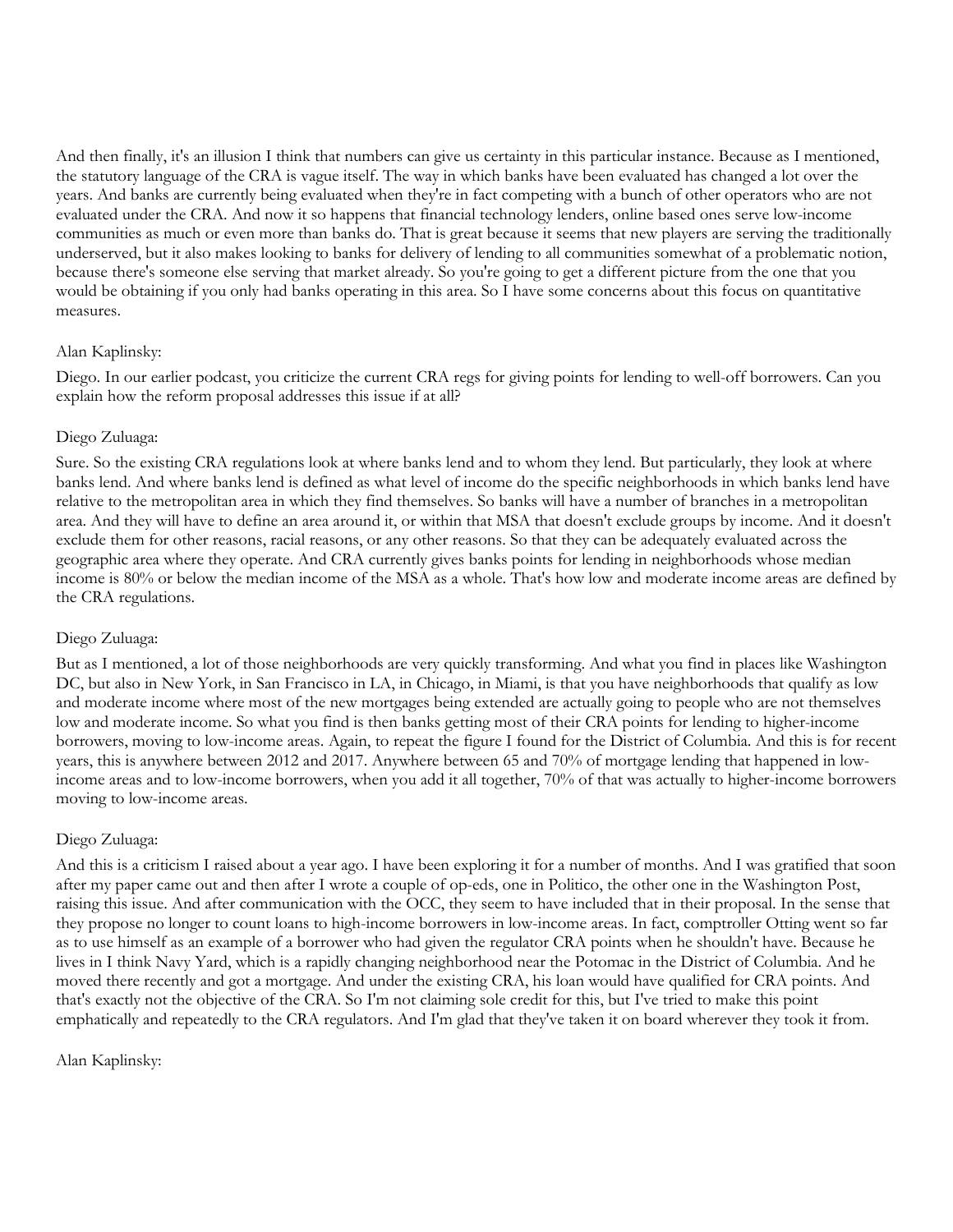I'm very happy about that too Diego. Now, another criticism of the CRA is that failure to take account of the rise of branchless online banking. How does banking change? What are the implications for the CRA? And does the reform proposal adequately address this change?

# Diego Zuluaga:

Yeah, this is a very interesting development. Because I mentioned the rise of the internet and the rise of online lenders as competitors with banks. But of course online lenders if they're not banks don't fall under the CRA. So that is a separate consideration that it would take a legislative change. Because the CRA right now only points to banks for these kinds of evaluations. And I'm not sure that I would like to see an extension of CRA obligations to other lenders because their features are different, they don't have the same regulatory privileges as banks do. And they have other features. They also seem to serve low and moderate income borrowers very well as it is. So the case for extending the CRA to them is questionable.

#### Diego Zuluaga:

But setting that aside for a moment, the other interesting development which is in the works right now, and it will only grow in the future, is the move by banks away from physical location and towards serving a national American market via the internet. So we already see one of the major American banks, one of the historic ones, Citibank, having developed a strategy for increasing their share nationwide while reducing the number of branches that they have. And they seem to be quite serious about it because it recently was revealed that they are working with Google to do better data processing and better marketing of accounts. And in other ways, a more internet friendly customer experience that will enable that deposit growth without branch growth.

#### Diego Zuluaga:

And at the same time as incumbent banks like Citibank seem to be taking up that strategy, you also have online lenders wanting to become banks, and payments processors, and other new players like that. So Square, which processes payments for businesses. A number of other online lenders and payments companies have explored obtaining some form of bank charter.

#### Diego Zuluaga:

But of course, those were they to be granted, would apply to an institution that wouldn't have any offices. They would have a headquarters somewhere in the United States, probably in Utah or in Delaware. And that would be their sole office, but their lending activity would be nationwide.

#### Diego Zuluaga:

So a criticism of the CRA was that under the existing regulations, the only lending activity that regulators would look at is that which happens near that headquarters. But that doesn't make any sense for a lender based in Salt Lake City, that lens in the United States as a whole to only be evaluated in Salt Lake. They should be evaluated nationwide. And indeed, it makes CRA qualifying activity, community development activity of the sort that the CRA rewards much more efficient than rational if the institution is evaluated for the nation as a whole. Because otherwise, Salt Lake is going to get all these investments, and all these partnerships, and all these other programs by the institution. And other places that are probably needier wouldn't.

#### Diego Zuluaga:

So the CRA proposal, I think auspiciously, proposes to change this. If a bank makes more than 50%, collects more than 50% rather of its deposits beyond the places where it has its offices, then that bank will be evaluated in all the places where it has more than 5% of its deposits. Now that is a complicated way of saying if you're a bank that doesn't have very many offices where you actually have deposit taking and lending activity, your CRA evaluation will happen there too. Not only in the places where you have locations.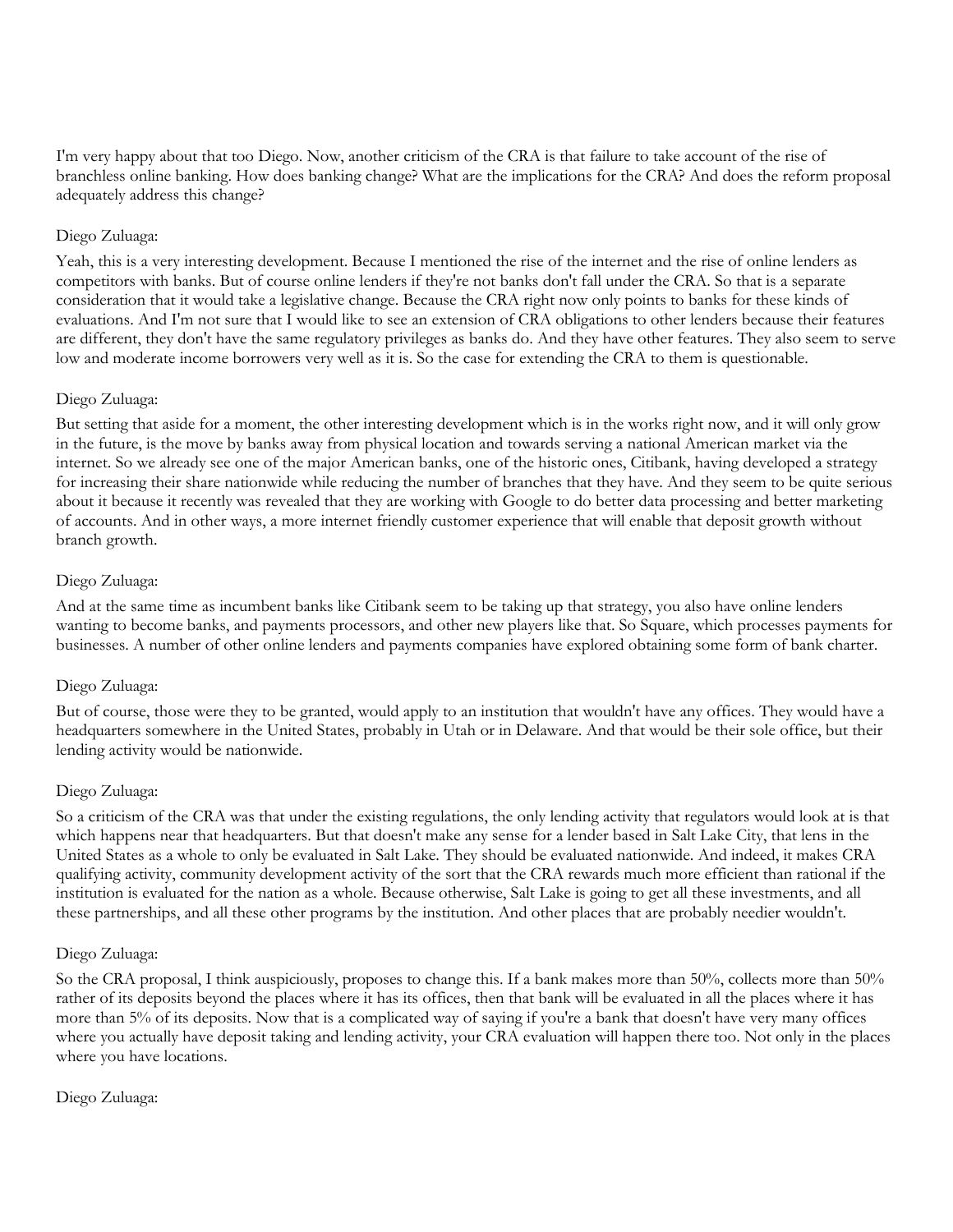I still think this is only an incremental improvement. I don't think it's got us all the way where we want to be. Because it's setting some thresholds as to when you would begin to be evaluated. But I think moving to that is important, because we're going to see increasing reliance on non-physical presence in terms of expanding a bank's footprint. So I think that is quite positive, and it will hopefully facilitate also the future entry of, and their compliance with the CRA the future entry of online players.

## Alan Kaplinsky:

Yeah, but how did they come up with the 50% threshold? If you have a bank that gets let's say 50.1% of its deposits in its really local community, but 49.9% elsewhere in the country, then it will be evaluated only on how it's doing in its local community. If I got that right.

## Diego Zuluaga:

That's right. According to the existing proposal, that's the way it would be. I don't know how many cases you would get that would be at the threshold like that. But of course, if you are making a determination that sets thresholds about when banks will begin to be evaluated under this criteria, you're bound to fall for something like that. As you and I know, \$10 billion as an asset threshold is a classic one for a bunch of different regulations. Supervision by FDIC. Sorry, supervision by the CFPB. The application of certain additional prudential requirements, your treatment as a community bank, and so on. And we see fewer banks right around the \$10 billion threshold as a result. We see a bunch of them far beyond, and very many of them below \$10 billion. But not very many just over it.

## Diego Zuluaga:

And I think that might be the case here too to some extent. But one concern I know that regulators had in taking account of branchless banking was that they didn't want to necessarily eliminate all of the local reference to local activity and offices from CRA evaluations. If they had said no threshold, then effectively we're moving to a system where banks are evaluated nationwide. They look at your deposit taking nationwide, your lending nationwide. How does it compare? Then you're okay, you're not. Whereas I think there was a lot of interest in keeping that local attachment. Which is why only if you are a very heavily branchless bank, one of the new applicants presumably, will you actually fall under this. Because for most of the large banks, they actually conduct most of their deposit taking and most of their lending activity in places where they have branches. I'm thinking not only of the Chases, and the Wells Fargos, and the BofA's, and the Citibanks and so on. Citibank less so increasingly, but still. But I'm also thinking of community banks and regional banks that still have a lot of physical presence.

#### Alan Kaplinsky:

So Diego, the CRA regs evaluate bands for the mortgage and small business lending, as well as other activities. How would the small business part of the CRA test change under the reform proposal?

#### Diego Zuluaga:

So the main change in the regulations is that the thresholds for evaluation are again raised. Typically, regulators defined CRA qualifying small business loans as loans under a million dollars to a business with revenue under a million dollars each year. And they're raising both of those to 2 million each.

#### Diego Zuluaga:

Now the reason I think this is more significant than some may at first inspection realize is that the Dodd-Frank Act passed after the financial crisis has a section that includes the duty for lenders to collect demographic information on every single small business loan application that they get. This is something similar to the Home Mortgage Disclosure Act, but for small business loans. And the CFPB is charged with implementing a rule for the statutory provision, but they haven't in the nine going on 10 years that Dodd-Frank has been the law. And it's been very difficult because the statutory language is difficult. It is very all encompassing, but at the same time, the bureau has a lot of exemptive authority.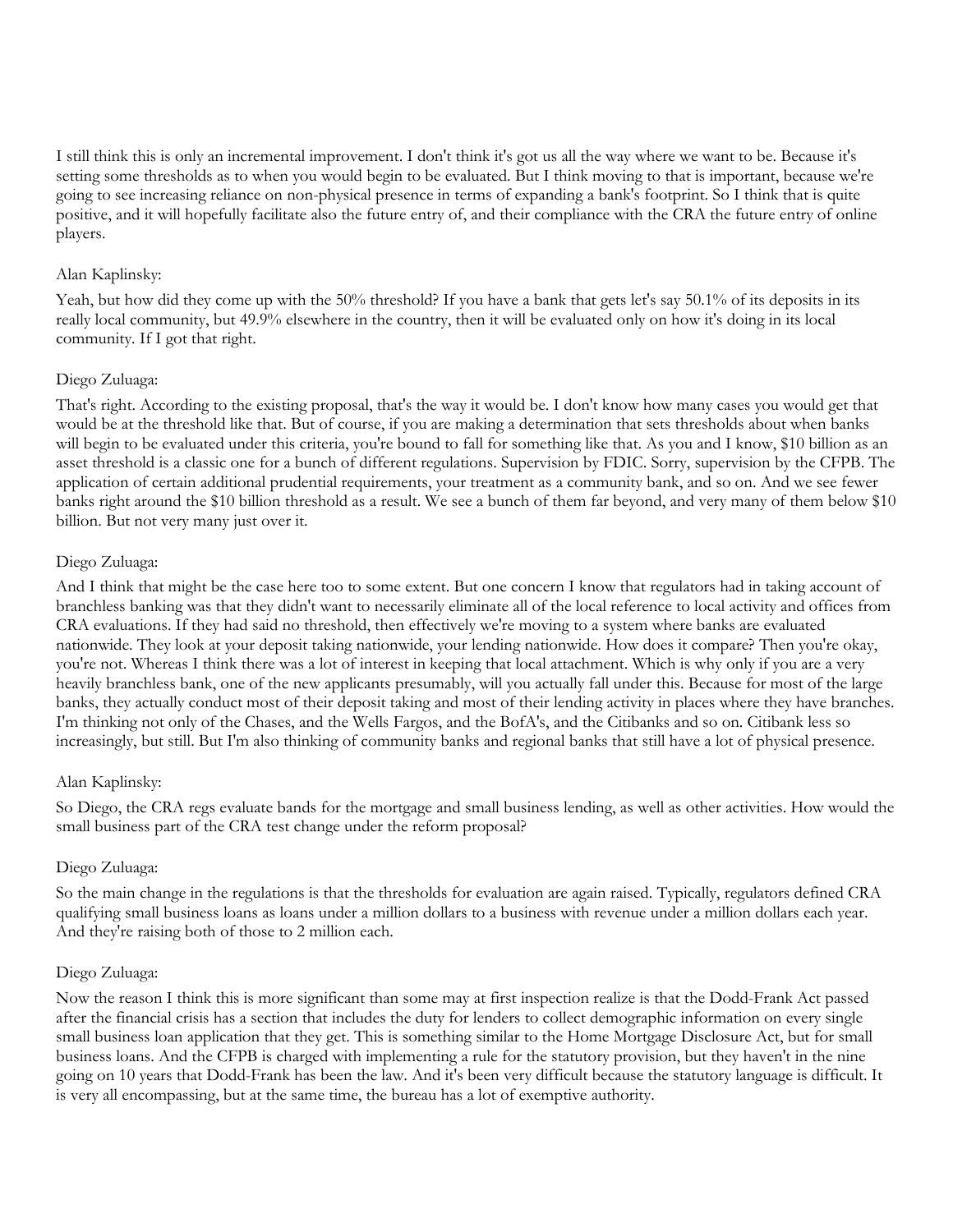## Diego Zuluaga:

But with this change to the CRA definition of small business loans, I think we finally have scope to come up with a rule that will take advantage of the CRA and the CRA experience of evaluating banks in terms of defining what good performance is in order not to have to comply with this new provision of the Dodd-Frank Act. And I think that will mitigate a lot of the resistance from banks to the implementation of a rule by the CFPB.

## Diego Zuluaga:

Specifically, what I mean is that because the CRA already collects small business loan data not at the loan level, but certainly at the level of geographic distribution and how well you're serving low-income borrowers, so on. You could come up with a rule where banks that don't do much small business lending, say banks under a billion dollars in assets, which collectively do less than 10% of small business lending in America, even though they account for 85% of institutions, would be exempt from this duty. And so would larger banks that have a satisfactory or higher rating under the CRA.

## Diego Zuluaga:

So in this way, you can actually get financial inclusion legislation to work together rather than add up on top of each other in a way that can be damaging both to bank profitability, but ultimately to their lending as well, because they will be reluctant to lend in places where they don't think the regulatory compliance justifies the additional profit. So I think that particular change may facilitate things. And I'm going to be elaborating on that because it's a potentially momentous development.

# Alan Kaplinsky:

Yeah. Now, there's been I would fairly describe it as an outcry by a number of consumer advocates who claimed that this CRA proposal is very industry friendly, but is very harmful to consumers. That it doesn't help low and moderate income consumers. And some of them give as examples the building of a stadium in a low and moderate income neighborhood. And they say, "How could that possibly be one of the things contemplated by commerce when they enacted the CRA to help low and moderate income individuals?" How do you respond to that Diego?

# Diego Zuluaga:

Well, the first response is that if you worry about that, you should really be worried about current CRA regulations most of all. Because for the reasons I described earlier, the most important metric by which banks are currently evaluated under the CRA is their lending in low-income neighborhoods. And a lot of the points they've been getting account not for lending to lowincome borrowers, but actually to high-income borrowers moving to low-income areas. So if you're worried about people who are not the target of the CRA being helped by the CRA, you should be worried about the existing regulations and actually support this move away from that kind of evaluation that the proposal encourages.

#### Diego Zuluaga:

On top of that, I probably sympathize with, in fact I really do sympathize with the idea that you shouldn't count lending to public projects like stadiums, even if they are in low-income areas or other kinds of activities, that are not directly related to low-income communities as part of the CRA. But it is part of the definition given in the statute, because banks have to serve the convenience and needs of their communities. So regulators can very well interpret that to mean not only lending and mortgages and small business loans to low-income borrowers, but also to lend for projects that will provide for job creation and will provide for a more vibrant community where more activities happen, than where the sports activities or facilities that will enable social interaction and various other things.

## Diego Zuluaga:

So if you support the spirit of the CRA, eventually you run up against the problem that a lot of activities are 'community development' activities. And even those that come across as frivolous, such as these can qualify. So we probably have to redefine the statute and be much more specific if we want to move away from that kind of evaluation. But on the whole, I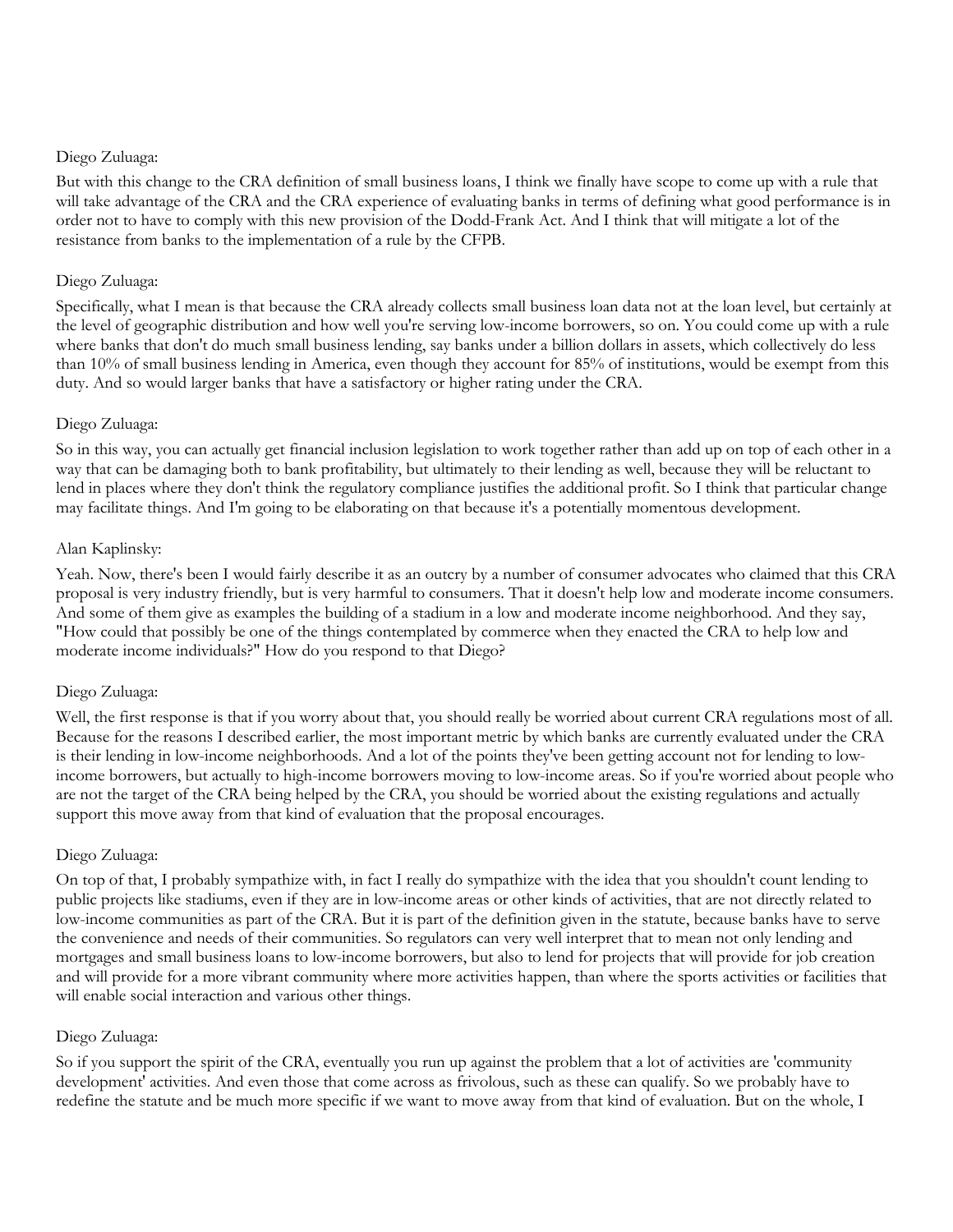think the criticism is misplaced. Because clearly, the CRA proposal moves away from rewarding lending to people who are not low-income and underserved household.

## Alan Kaplinsky:

Right. Now, you had mentioned at the outset of our podcast, that there were three regulators that deal with the CRA. The OCC, the FDIC, and the fed. And that the fed did not join in the proposal of the FDIC and the comptroller. Do you have any idea why they didn't join? And is that going to be a major problem, if they end up either keeping the old regs or coming out with their own proposal? Aren't you going to have some banks that might switch charters in order to be mainly regulated by one regulator or the other because of CRA differences?

## Diego Zuluaga:

Yeah. Well I mean, it's somewhat of a baffling development. For months, we've known that the fed wasn't going to sign up to this proposal. The main governor who has led on the CRA specifically is Lael Brainard. And she has I think for some time been skeptical of comptroller Otting's suggestion of different ways to evaluate this metric based approach, this move away from branches as the main reference for CRA evaluations.

## Diego Zuluaga:

But I'm frankly surprised that they didn't sign up to the proposal or try to contribute to whatever proposal the other two regulators were coming up with. Because the fed is the smallest CRA regulator. It only covers about 16% of banks by assets. But it is nonetheless a significant one because it has overarching responsibility for the financial system. It's the big systemic regulator. And it evaluates the largest banks for their performance, according to those regulations.

## Diego Zuluaga:

But it's also important to keep consistency in regulation across regulators. The fed regulates the larger among the small banks in America. So to give a sketch of where the regulatory perimeter of each regulator falls, the OCC is responsible for the federally chartered banks. What I call the national banks. Which includes the largest banks in the country as well as a lot of the regional banks. The FDIC is responsible for the 4,000 odd very small banks that we still have in America. So banks under a hundred million dollars in assets, banks under a billion dollars in assets. Very small by any international comparison.

## Diego Zuluaga:

And the fed is somewhat stuck in the middle there. It's the banks that are sort of anywhere between 500, 600 million, and \$5 billion in assets. So these are the banks that are candidates to potential growth to merging with other institutions, to actually having the ability to compete in the future. In a way, perhaps that the smallest banks that are exempt anyway from a lot of the CRA tests would not be able to do. So I was surprised that the fed wouldn't be more forward-looking in trying to change CRA regs so as to facilitate that kind of growth.

#### Diego Zuluaga:

So I do think it can present problems. I don't regulatory arbitrage such as you described is necessarily a likely consequence. Because there are significant other changes that you would have to undergo to be evaluated by somebody else under the CRA. So if you're currently regulated by the fed, you will be a state chartered bank that is a member of the Federal Reserve System. So you would have to either no longer be a member of the Federal Reserve System, or become a national bank to change CRA regulator. And I think the headache would be too great. So I don't think there's going to be necessarily movement there, but there's going to be potentially inconsistency if you have an OCC regulated bank trying to merge with a fed regulated bank, or vice versa. So that kind of uncertainty can be damaging, even if the intentions of both regulators are good. And even if the final rule is good and successful.

## Alan Kaplinsky: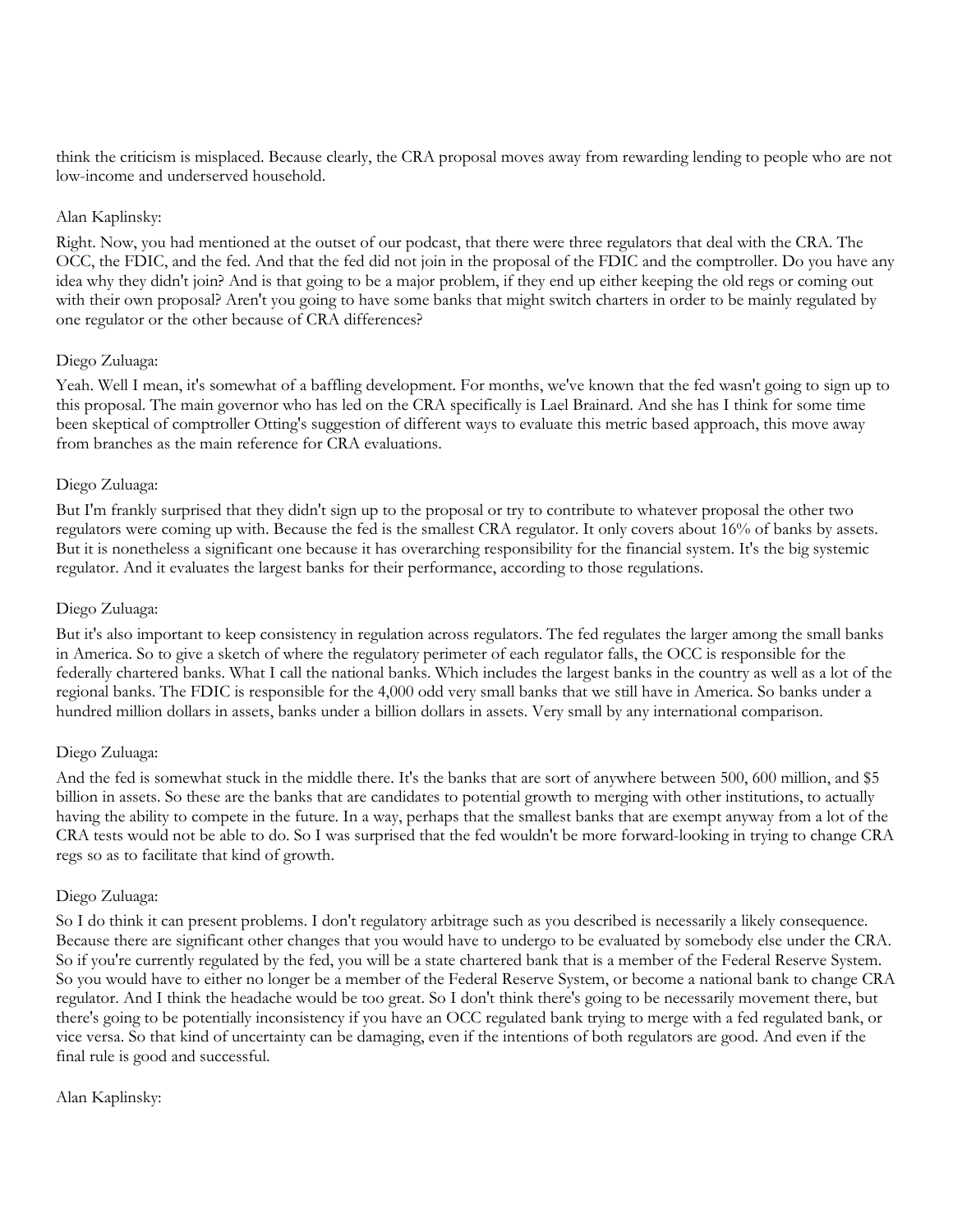Right. You alluded to something that I thought we ought to maybe emphasize a little bit more Diego. And that is that small banks can elect to opt out of this regulation and remain governed by the existing reg. Can you describe what that threshold is and why was that exemption provided? And do you think it's a good idea from a policy standpoint?

## Diego Zuluaga:

Sure. So currently, banks that are considered small or what's called small intermediate, that's banks under \$300 million in assets, thereabouts. Or \$1.2 billion in assets thereabouts, are subject to a more simplified version of CRA evaluations. They typically just have to perform according to some lending test. Regulators will look at their mortgage and small business lending. Not even the small business lending oftentimes, just mortgage lending, and give them a rating on that basis.

## Diego Zuluaga:

And because we have so many tiny banks in America, I think the FDIC specifically was worried about moving to a new compliance regime that banks would struggle to adapt to. And which would potentially seize to count some of the activities that they currently have, or they're currently performing, in a way that would further make it difficult for them to compete in the future.

## Diego Zuluaga:

So the way that the proposal has introduced an exemption is by giving banks under \$500 million in assets. And that would cover about 3,800, 4,000 banks in the United States out of 5,000 odd banks. So about 80% of the smallest banks in America would be covered by this. They now have the choice as to whether to comply with the existing simplified version of CRA evaluations that they have. Or with the new, more quantitative tests.

## Diego Zuluaga:

And I think that's good. I think it's a way of appeasing a potential resisting group to CRA modernization. And I think it doesn't really harm the purpose of the CRA very much. Because the current CRA regulations that look specifically at lending for very small banks were designed for banks of that nature. Precisely the problem has been that so many other banks have grown a lot. So their activity wasn't so well taken account of. So on the whole, I think that exemption is not particularly harmful, and I think it can be constructed.

#### Alan Kaplinsky:

So I have one more question I'd like to ask you. And that is, I get the impression that overall, you're pleased with where the OCC and the FDIC have gone. Of course, this is not a final reg. It's only a proposed reg. Do you have any specific suggestions on what the OCC and the FDIC ought to do before they actually finalize the reg?

#### Diego Zuluaga:

Sure. I think they should have another look at lending ratios. And some of the specifics, I will be writing my own response to this. But I think some of the very intricate relationships that they've posited in mortgage lending and small business lending between competitors and between a specific bank's loans and their deposits. I think those may come back to bite them if they don't either come up with very simple ratios that can be used as a compliment to the existing evaluations. Or if they make them so lax that they can actually take account of changing dynamics and the evolving competitive market and so on. That's my first criticism or constructive criticism, so to speak, having another look at those.

#### Diego Zuluaga:

I think bringing the fed around is going to be very important. And I wonder if extending the exemption by under which banks would have choice as to which of the two sets of regs to comply with in future to for example, a billion dollars. And that would cover 4,600 banks, including most of those regulated by the fed, whether that might disarmament the fed's objection.